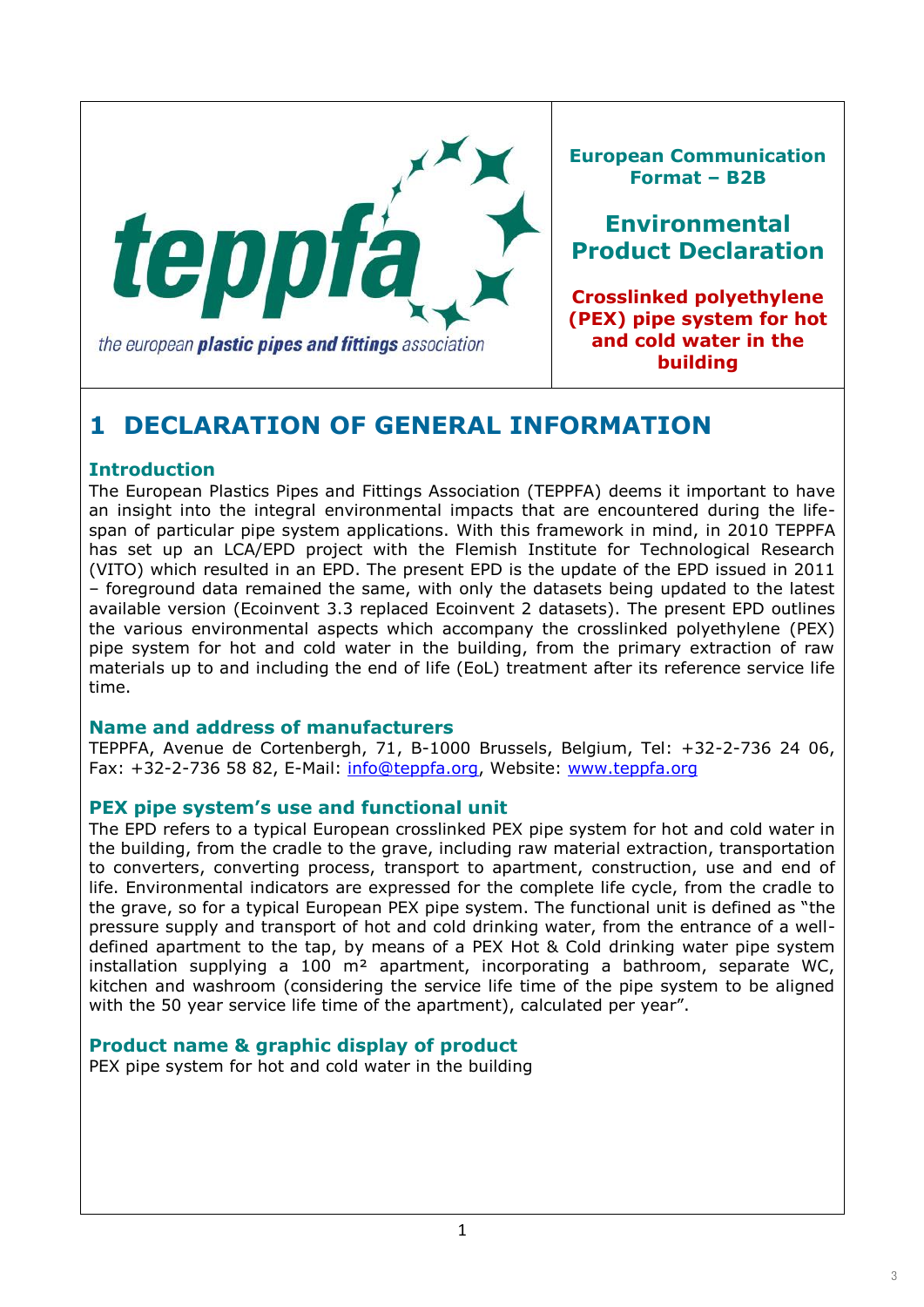

#### **Description of the PEX pipe system's components**

The environmental burdens are calculated in relation to the functional unit, which resulted for the typical European PEX pipe system for hot and cold water in the building in the following basic pipe system components: PEX pipes, PPSU and brass fittings.

The typical European PEX pipe system refers to the solid wall, single layer pipe, supplied in coil format. Connections to the several sanitary appliances (e.g. siphons) are not considered. Plastic bodied press fittings in PPSU type material and metal (brass) tie-ins are considered in the life cycle assessment. System components usage by weight is taken as the average of the weights of typical system designs of two major European suppliers. Since systems are normalized, no major weight differences occur. The building system represents 100 m² of a typical residential single family apartment in a 5-storeyed building with all the facilities clearly positioned, like bath, shower etc.

The EPD is declared as the average environmental performance for the typical European PEX pipe system for hot and cold water in the building, over its reference service life cycle of 50 years (being the estimated reference life time of the apartment), in accordance to EN 806, EN 806-2, EN 806-3, EN ISO 15875-1, EN ISO 15875-2 and EN ISO 15875-3.

#### **EPD programme and programme operator**

The EPD developed in 2011 was complying with the EN 15804 norm as it was available at that time. In the meanwhile the EN 15804:2012 +A1:2013 norm was updated. The aspects that differ in the two versions of the EN15804 mentioned above, and that have an impact on the EPD for PE piping system are:

 The reporting of the environmental impacts is more detailed in the EN 15804 version from 2012, where the impacts are reported per each lifecycle stage (A1, A2… to C4 and module D), while in the version valid in 2011 the reporting was done on stages (Product stage, Construction stage, Use stage and End of life stage)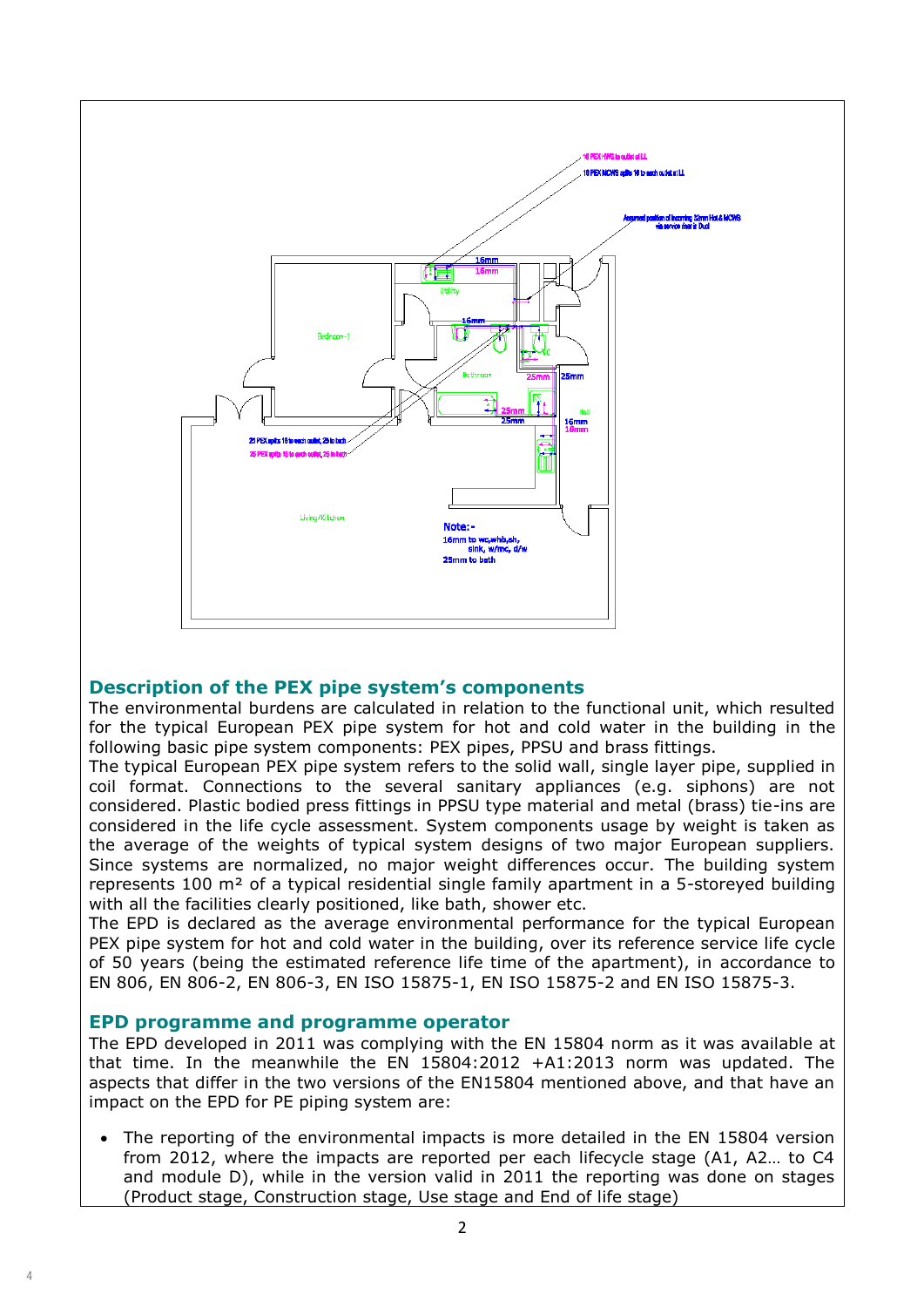- The method has been better defined with the elementary flows for each impact category updated in the latest version.
- The environmental parameters describing resource input to be reported has changed.

Considering that TEPPFA is using these EPDs for B2B communication, with knowledge already established in the use of EPDs both for TEPPFA members and its clients, TEPPFA is for the moment interested to keep the existing format of the EPD for countinuity of information reasons.

For the calculation of the environmental impacts the method used will be CML IA baseline v.3.03, the latest version provided in SimaPro. Also the environmental parameters reported are in line with the new EN 15804:2012+A1:2013 norm. This ensures that the reported results are in line with the up to date methodological requirements.

This EPD is not registered in any specific EPD programme.

#### **Date of declaration and validity**

March, 2017 The EPD has a 5 year validity period (March, 2022)

#### **Comparability**

Please note that EPDs of construction products may not be comparable if they do not comply with the CEN TC 350 (EN15804 and EN15942) standards.

#### **Typical European PEX pipe system EPD**

The present EPD outlines various environmental aspects which accompany a representative typical European PEX pipe system for hot and cold water in the building, from the primary extraction of raw materials up to and including the end of life (EoL) treatment after its reference service life time of 50 years (considering the service life time of the pipe system to be aligned with the 50 year service life time of the apartment).

#### **Group of manufacturers**

The EPD for the PEX hot and cold pipe system is representative for an anticipated European typical PEX hot and cold pipe system. The TEPPFA member companies represent more than 50% of the European market for extruded plastic pipes. For an overview of all members and national associations within TEPPFA we refer to the last page of this EPD.

#### **Content of the product system**

The product system does not contain materials or substances that can adversely affect human health and the environment in all stages of the life cycle.

#### **Retrieve information**

Explanatory material may be obtained by contacting TEPPFA (http://www.teppfa.org)

# **2 DECLARATION OF THE MATERIAL CONTENT**

The European crosslinked polyethylene (PEX) Hot and Cold pipe system does not contain any substances as such or in concentration exceeding legal limits, which can adversely affect human health and the environment in any stages of its entire life cycle.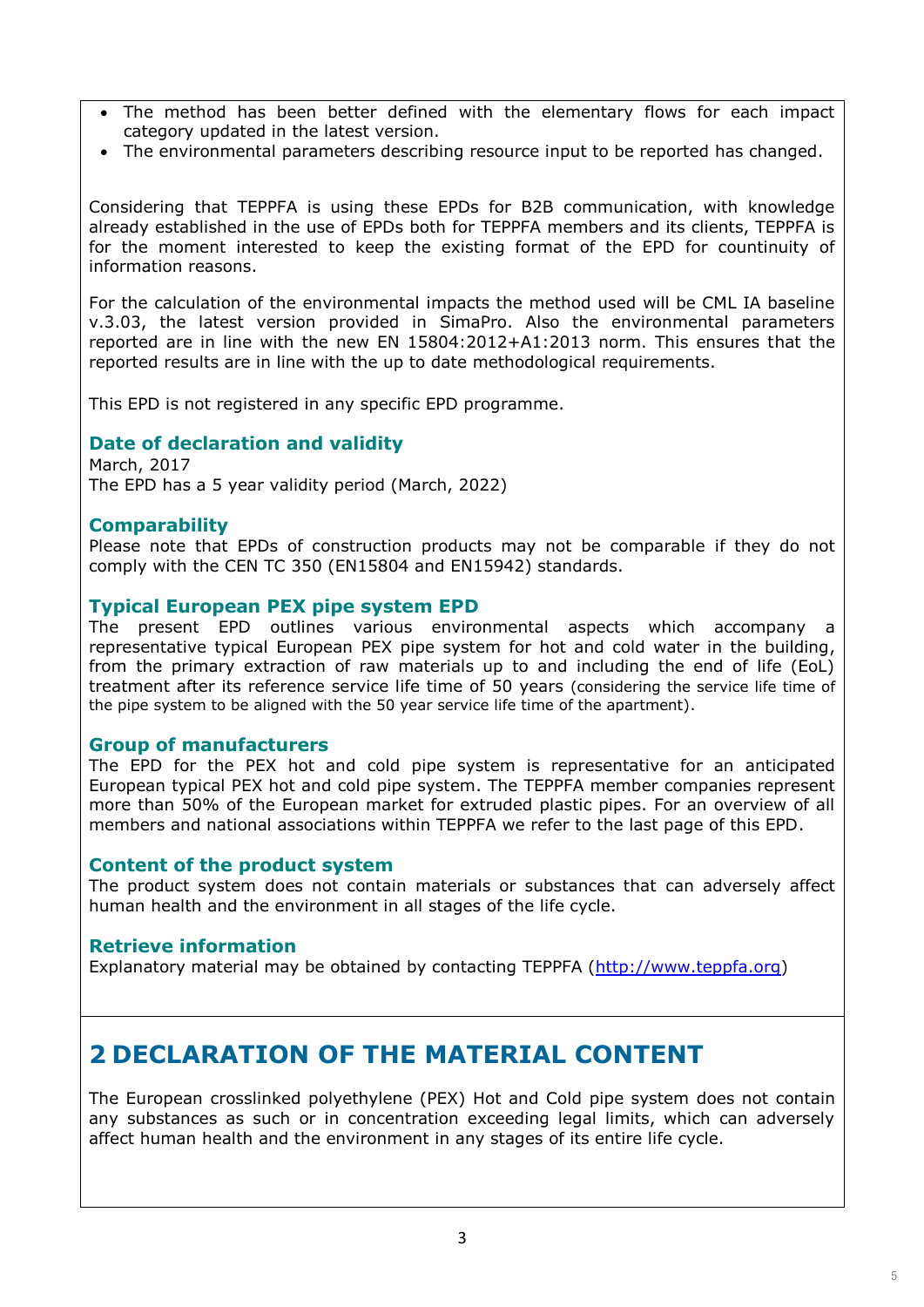# **3 DECLARATION OF THE ENVIRONMENTAL PARAMETERS DERIVED FROM LCA**

# **3.1 Life cycle flow diagram**

The EPD refers to a typical European PEX Hot and Cold pipe system, from the cradle to the grave, including product stage, transport to construction site and construction process stage, use stage and end of life stage.

- **Product stage**: raw material extraction and processing, recycling processes for recycled material input, transport to the manufacturer, manufacturing (including all energy provisions, waste management processes during the product stage up to waste for final disposal):
	- o Production of raw materials for PEX pipes
	- o Transport of PEX raw materials to converter
	- $\circ$  Converting process for PEX Hot and Cold pipes (extrusion), including packing of the pipes
	- o Production of PPSU fittings
	- o Production of brass fittings
- **Construction process stage**: including all energy provisions, waste management processes during the construction stage up to waste for final disposal
	- o Transport of PEX Hot and Cold pipe system to the building
	- o Installation of PEX Hot and Cold pipe system to the building
- **Use stage** (maintenance and operational use): including transport and all energy provisions, waste management processes up to waste for final disposal during this use stage
	- o Operational use is not relevant for the PEX Hot and Cold pipe system
	- $\circ$  Maintenance is not relevant for the PEX Hot and Cold pipe system
- **End of life stage**: including all energy provisions during the end of life stage
	- $\circ$  Disassembly of PEX Hot and Cold pipe system after 50 years of reference service life time at the building
	- o Transport of PEX Hot and Cold pipe system after 50 years of reference service life time at the building to an end-of-life treatment
	- o End-of-life treatment of PEX Hot and Cold pipe system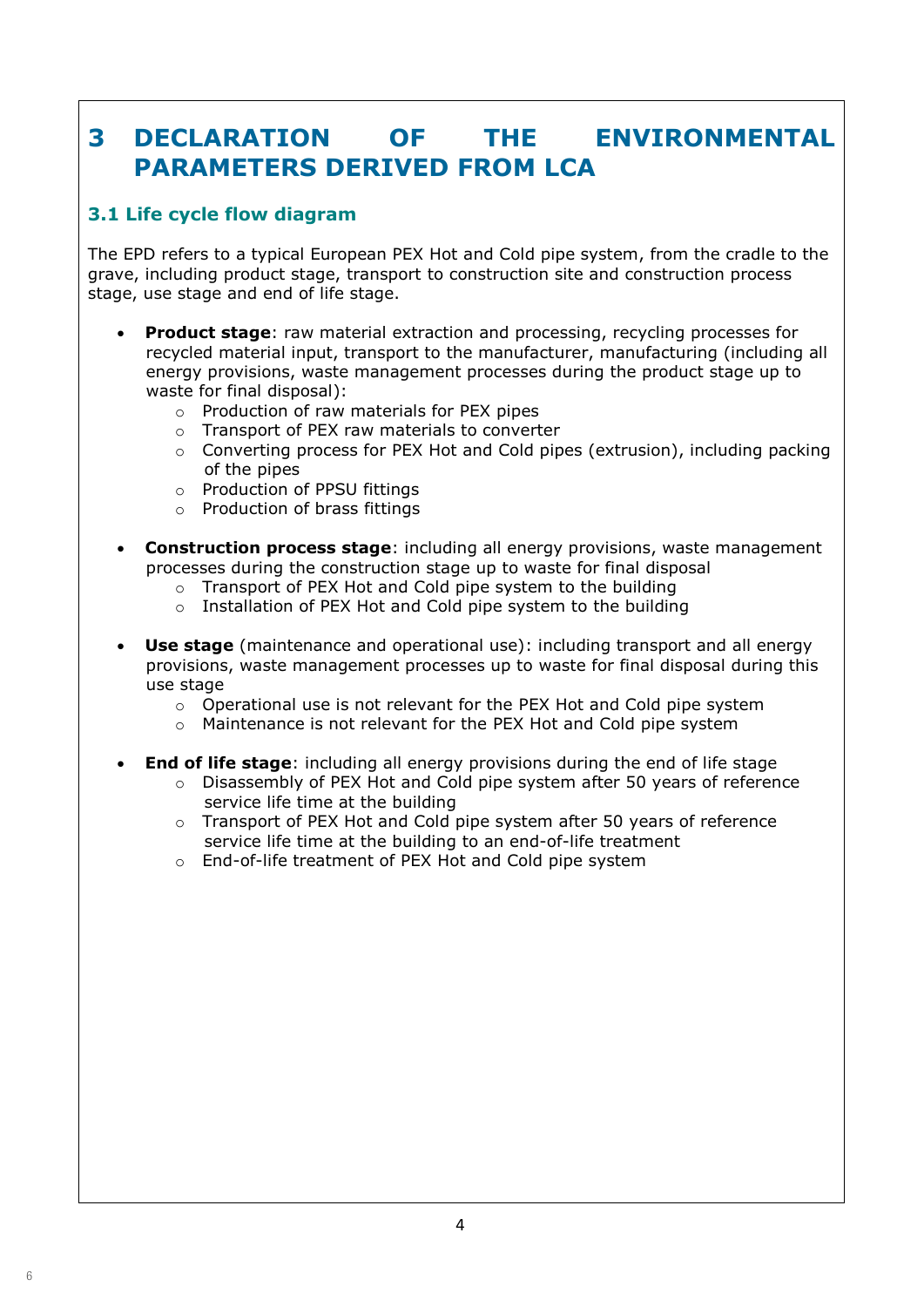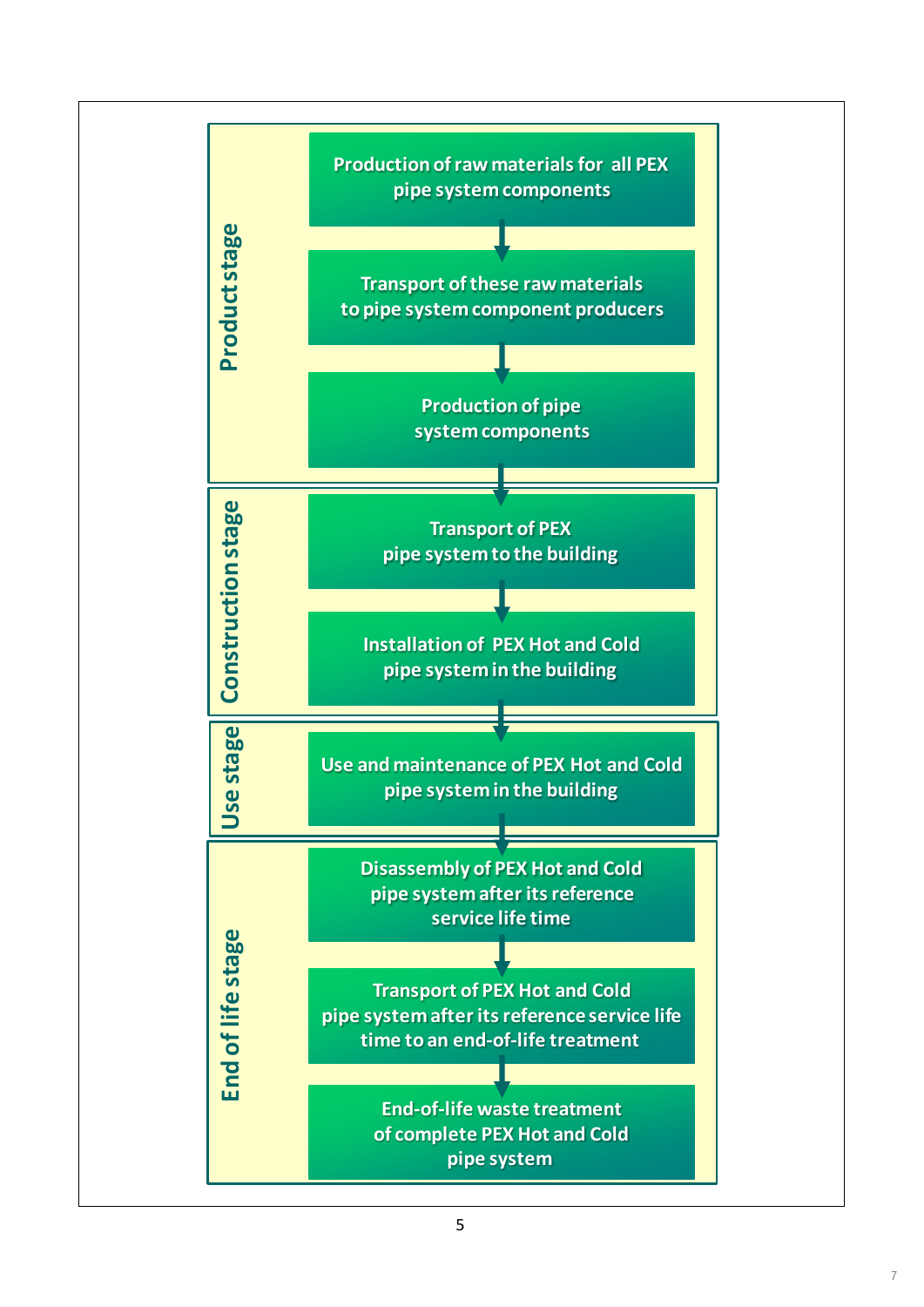#### **3.2 Parameters describing environmental impacts**

The following environmental parameters are expressed with the impact category parameters of the life cycle impact assessment (LCIA).

| Impact                               | <b>Abiotic</b><br>depletion | <b>Abiotic</b><br>depletion<br>(fossil fuels) | <b>Acidification</b>  | <b>Eutrophication</b> | Global<br>warming     | <b>Ozone layer</b><br>depletion | <b>Photochemic</b><br>al oxidation |
|--------------------------------------|-----------------------------|-----------------------------------------------|-----------------------|-----------------------|-----------------------|---------------------------------|------------------------------------|
| category                             | kg Sb eq                    | <b>MJ</b>                                     | kg SO <sub>2</sub> eg | kg PO4--- eg          | kg CO <sub>2</sub> eg | kg CFC-11 eg                    | kg C2H4 eg                         |
| Product stage                        | 4,49E-05                    | $1,72E+01$                                    | 5,67E-03              | 1,59E-03              | 6,56E-01              | 6,74E-08                        | 4,11E-04                           |
| <b>Construction</b><br>process stage | 3.37E-07                    | $1.68E + 00$                                  | 6.25E-04              | 8,47E-05              | 1.55E-01              | 1,33E-08                        | 5,83E-05                           |
| Use stage                            | $0.00E + 00$                | $0.00E + 00$                                  | $0.00E + 00$          | $0.00E + 00$          | $0.00E + 00$          | $0.00E + 00$                    | $0,00E + 00$                       |
| End of life stage                    | $-3.24E - 09$               | $-2.36E - 01$                                 | $-8.18E - 05$         | $-2.35E - 06$         | 6.01E-02              | $-1,82E-09$                     | $-4,89E-06$                        |
| Totall                               | 4,52E-05                    | 1,86E+01                                      | 6,22E-03              | 1,67E-03              | 8,71E-01              | 7,89E-08                        | 4,64E-04                           |

#### **3.3 Parameters describing resource input**

The following environmental parameters apply data based on the life cycle inventory (LCI).

| <b>Environmental</b><br>parameter | Use of renewable<br>primary energy<br>excluding<br>renewable<br>primary energy<br>resources used<br>as raw materials | Use of<br>renewable<br>primary<br>energy<br>resources<br>used as raw<br>materials | <b>Total use of</b><br>renewable<br>primary energy<br><b>resources</b><br>(primary energy<br>and primary<br>energy resources<br>used as raw<br>materials) | Use of non<br>renewable<br>primary energy<br>excluding non<br>renewable<br>primary energy<br>resources used<br>as raw materials | Use of non<br>renewable<br>primary<br>energy<br>resources<br>used as raw<br><b>materials</b> | <b>Total use of non</b><br>renewable<br>primary energy<br><b>resources</b><br>(primary energy<br>and primary<br>energy resources<br>used as raw<br>materials) | Use of<br>secondary<br>material | Use of<br>renewable<br>secondary<br>fuels | Use of non<br>renewable<br>secondary<br>fuels | Net use of<br>fresh<br>water |
|-----------------------------------|----------------------------------------------------------------------------------------------------------------------|-----------------------------------------------------------------------------------|-----------------------------------------------------------------------------------------------------------------------------------------------------------|---------------------------------------------------------------------------------------------------------------------------------|----------------------------------------------------------------------------------------------|---------------------------------------------------------------------------------------------------------------------------------------------------------------|---------------------------------|-------------------------------------------|-----------------------------------------------|------------------------------|
|                                   | MJ, net calorific<br>value                                                                                           | MJ. net<br>calorific value                                                        | MJ, net calorific<br>value                                                                                                                                | MJ, net calorific<br>value                                                                                                      | MJ, net<br>calorific<br>value                                                                | MJ, net calorific<br>value                                                                                                                                    | kg                              | MJ, net<br>calorific<br>value             | MJ, net<br>calorific<br>value                 | m <sub>3</sub>               |
| Product stage                     | nal                                                                                                                  | nal                                                                               | 9,89E-01                                                                                                                                                  | nal                                                                                                                             | nal                                                                                          | 1,94E+01                                                                                                                                                      | na                              | nal                                       | nal                                           | 1,29E-03                     |
| Construction process<br>stage     | na                                                                                                                   | na                                                                                | 8,79E-02                                                                                                                                                  | na                                                                                                                              | na                                                                                           | 2,08E+00                                                                                                                                                      | $0.00E + 00$                    | $0.00E + 00$                              | $0,00E+00$                                    | $0,00E+00$                   |
| Use stage                         | $0,00E + 00$                                                                                                         | $0.00E + 00$                                                                      | $0.00E + 00$                                                                                                                                              | $0.00E + 00$                                                                                                                    | $0,00E + 00$                                                                                 | $0.00E + 00$                                                                                                                                                  | $0.00E + 00$                    | $0.00E + 00$                              | $0.00E + 00$                                  | $0.00E + 00$                 |
| End of life stage                 | nal                                                                                                                  | nal                                                                               | $-8,88E-02$                                                                                                                                               | nal                                                                                                                             | na                                                                                           | $-5.97E - 01$                                                                                                                                                 | $0.00E + 00$                    | $0.00E + 00$                              | $0.00E + 00$                                  | $0.00E + 00$                 |
| Total                             | $0,00E+00$                                                                                                           | $0,00E+00$                                                                        | 9,88E-01                                                                                                                                                  | $0,00E+00$                                                                                                                      | $0,00E+00$                                                                                   | 2,09E+01                                                                                                                                                      | $0,00E+00$                      | $0.00E + 00$                              | $0,00E+00$                                    | 1,29E-03                     |

### **3.4 Parameters describing different waste categories and further output material flows**

The parameters describing waste categories and other material flows are output flows derived from the life cycle inventory (LCI)

#### **Parameters describing different waste categories**

| <b>Environmental</b><br>parameter | <b>Hazardous</b><br>waste | Non-<br>hazardous<br>waste | <b>Nuclear waste</b> |
|-----------------------------------|---------------------------|----------------------------|----------------------|
|                                   | kg                        | kg                         | kg                   |
| Product stage                     | 1,20E-02                  | 1.05E-01                   | 2,95E-05             |
| Construction stage                | 8,75E-06                  | 4.82E-02                   | 7.45E-06             |
| Use stage                         | $0.00E + 00$              | $1.00E + 00$               | $2.00E + 00$         |
| End of life stage                 | $-5.91E - 07$             | 1,60E-01                   | $-3.17E - 06$        |
| Total                             | 1,20E-02                  | 1.31E+00                   | 2,00E+00             |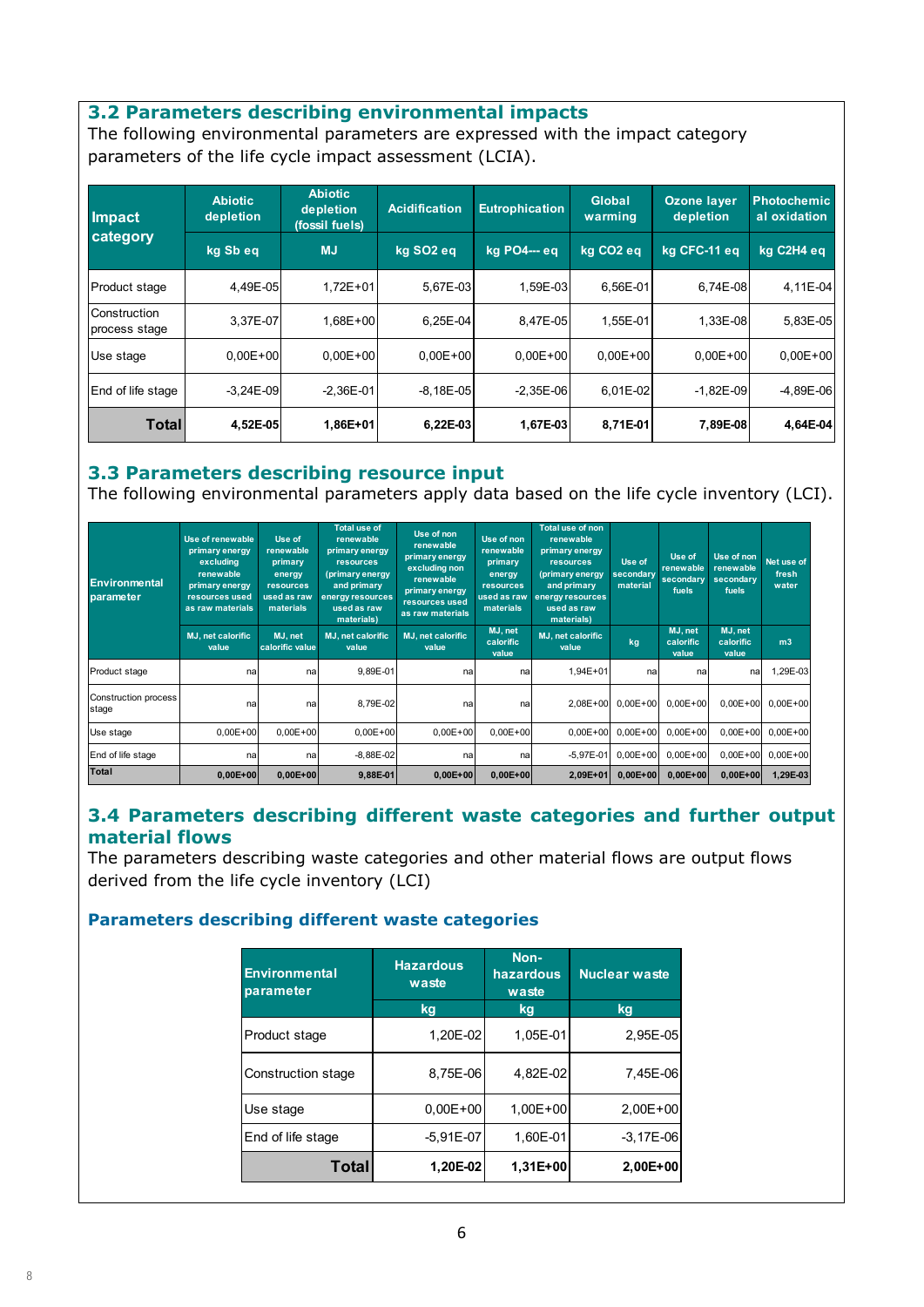## **Parameters describing further output material flows**

| <b>Parameter</b>              | Parameter unit expressed per functional<br>unit |  |  |  |
|-------------------------------|-------------------------------------------------|--|--|--|
| Components for re-use         | 0 <sub>kq</sub>                                 |  |  |  |
| Materials for recycling       | $0,022$ kg                                      |  |  |  |
| Materials for energy recovery | $0,027$ kg                                      |  |  |  |

# **4 SCENARIOS AND TECHNICAL INFORMATION**

# **4.1 Construction process stage**

### **Transport from the production gate to the construction site (apartment)**

| <b>Parameter</b>                                                                                                        | Parameter unit expressed per functional<br>unit                                                                                                                                                                                                                                         |  |  |  |
|-------------------------------------------------------------------------------------------------------------------------|-----------------------------------------------------------------------------------------------------------------------------------------------------------------------------------------------------------------------------------------------------------------------------------------|--|--|--|
| Fuel type consumption of vehicle or<br>vehicle type used for transport e.g.<br>long distance truck, boat etc.           | The PEX hot and cold pipe system is transported<br>over an average distance of 800 km with a truck<br>(about 16 ton) and 30 km by means of a van (<                                                                                                                                     |  |  |  |
| Capacity utilisation (including empty<br>returns)                                                                       | 3,5 ton) from the producers of the different pipe<br>system components via customers to the<br>building. Environmental burdens associated with                                                                                                                                          |  |  |  |
| <b>Bulk density</b>                                                                                                     | this kind of transport are calculated by means of                                                                                                                                                                                                                                       |  |  |  |
| Volume capacity utilisation factor<br>(factor: =1 or <1 or $\geq$ 1 for<br>nes ed packaged<br>compresse or<br>products) | the Ecoinvent V3.3 datarecords "Transport,<br>freight, lorry 16-32 metric ton, EURO4 {RER} <br>transport, freight, lorry 16-32 metric ton,<br>EURO4   Alloc Rec, U" and "Transport, freight,<br>light commercial vehicle {Europe without<br>Switzerland }   processing   Alloc Rec, U". |  |  |  |

## **Construction (installation in building/apartment)**

| <b>Parameter</b>                     | Parameter unit expressed per functional<br>unit                                                                                                                                                                                                                                                |
|--------------------------------------|------------------------------------------------------------------------------------------------------------------------------------------------------------------------------------------------------------------------------------------------------------------------------------------------|
| Ancillary materials for installation | <b>3 liter of water</b> for testing, flushing and<br>cleaning.                                                                                                                                                                                                                                 |
|                                      | 0,04 kg fast fixing cement (ratio<br>water/cement 0,3) of which 0,028 kg cement<br>and 0,012 kg water                                                                                                                                                                                          |
|                                      | 0,03 kg of wall fixing metals, considered to<br>be made out of galvanised steel                                                                                                                                                                                                                |
|                                      | Environmental burdens associated with this kind<br>of input flows are calculated by means of the<br>Ecoinvent V3.3 datarecord "Tap water {RER} <br>market group for   Alloc Rec, U", "Cement,<br>unspecified {Europe without Switzerland} <br>production   Alloc Rec, U" and "Steel, unalloyed |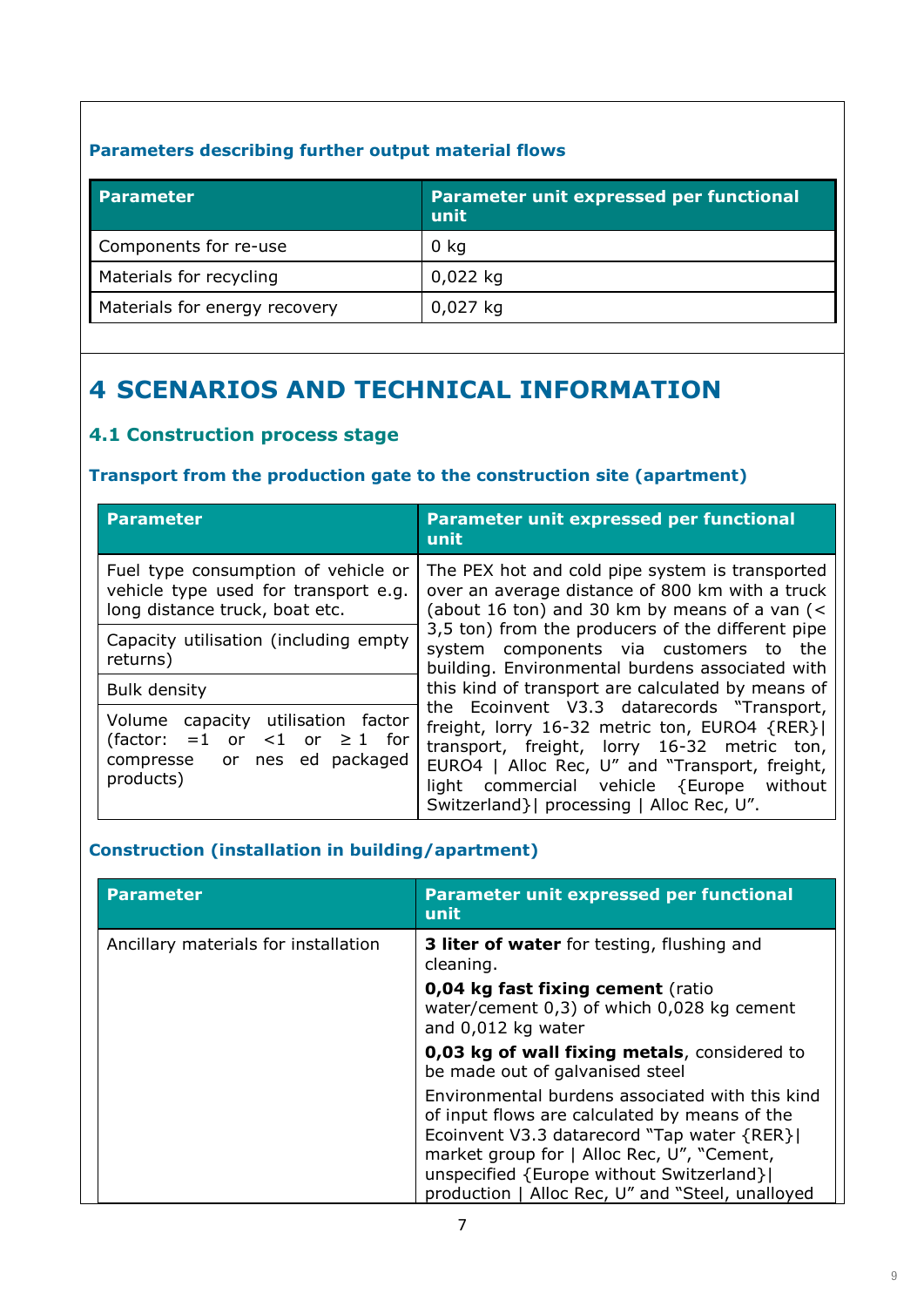|                                                                                                                                                                 | {RER}   steel production, converter, unalloyed  <br>Alloc Rec, U", in combination with Metal working,<br>average for steel product manufacturing {RER} <br>processing   Alloc Rec, U"                                                                                                                                                                         |  |  |  |  |
|-----------------------------------------------------------------------------------------------------------------------------------------------------------------|---------------------------------------------------------------------------------------------------------------------------------------------------------------------------------------------------------------------------------------------------------------------------------------------------------------------------------------------------------------|--|--|--|--|
| Other resource consumption                                                                                                                                      | Not relevant                                                                                                                                                                                                                                                                                                                                                  |  |  |  |  |
| Quantitative description of energy<br>type (regional mix) and<br>consumption during the installation<br>process                                                 | 0,01 kWh of electrical energy is needed for<br>the installation (screw driver)<br>Environmental burdens associated with this kind<br>of energy are calculated by means of the<br>Ecoinvent V3.3 datarecord "Electricity, low<br>voltage {RER}  market group for   Alloc Rec, U"<br>(European average mix of production)                                       |  |  |  |  |
| Waste on the building site,<br>generated by the product's<br>installation                                                                                       | 0,0016 kg of PEX pipe left left over during<br>installation: 85% to landfill and 15% to<br>incineration. Transportation of PEX pipe left over                                                                                                                                                                                                                 |  |  |  |  |
| Output materials as result of waste<br>management processes at the<br>building site e.g. of collection for<br>recycling, for energy recovery, final<br>disposal | to waste management treatment facilities is<br>included: 150 km to incineration with energy<br>recovery and 50 km to landfill. Environmental<br>burdens are calculated by means of the<br>Ecoinvent V3.3 datarecord "Transport, freight,<br>lorry 3.5-7.5 metric ton, EURO4 {RER} <br>transport, freight, lorry 3.5-7.5 metric ton,<br>EURO4   Alloc Rec, U". |  |  |  |  |
|                                                                                                                                                                 | 0,014 kg of packaging waste: treated<br>according to European average packaging waste<br>scenarios (EU27, 2006):<br><b>Energy Recovery</b><br>Recyding<br>Landfill<br>27%<br>26%<br>47%<br><b>Plastic</b><br>Paper and board<br>75%<br>10%<br>15%<br>Wood<br>38%<br>23%<br>39%<br>34%<br>66%<br>Metals<br>57%<br>12%<br>31%<br>Total                          |  |  |  |  |
| Emissions to ambient air, soil and<br>water                                                                                                                     | No direct emissions at the trench. Emissions are<br>related to the upstream processes (mining of<br>sand, transportation processes and mechanical<br>energy) and downstream processes (waste<br>management and treatment) and are included in<br>the Ecoinvent datarecords that are used for<br>modelling the environmental impacts.                          |  |  |  |  |

### **4.2 Use stage: operation and maintenance Operation and maintenance:**

Operational use (pumping energy) is not relevant for the EPD, since it falls outside the system boundaries of the LCA project. Maintenance is not needed for the PEX Hot and Cold pipe system.

# **4.3 End of life**

The following end of life scenarios have been taken into account:

 Estimated reference service life time of 50 years, being the service life time of the apartment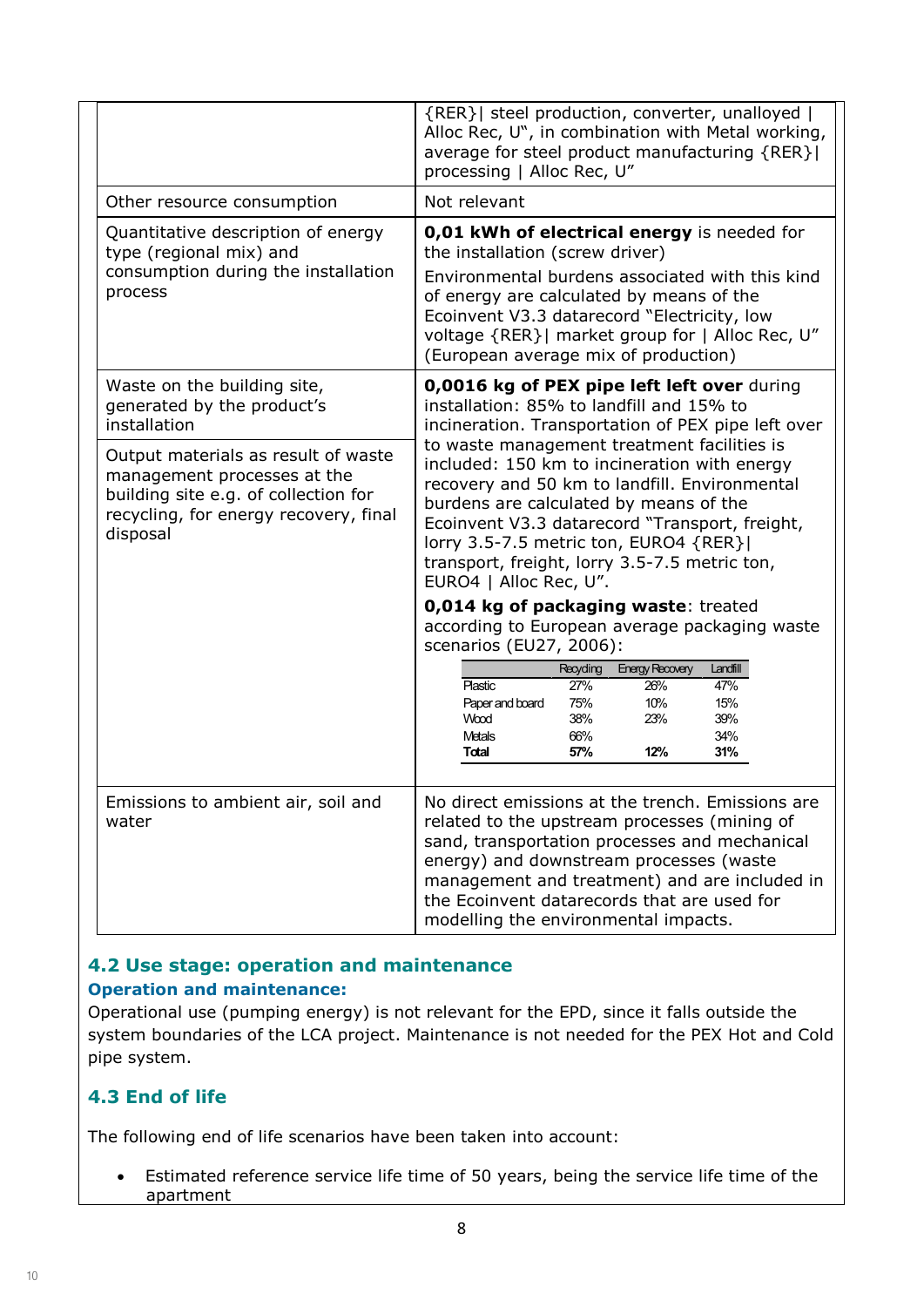- EoL approach for landfill, incineration with energy recovery (impacts and credits are assigned to the life cycle that generates the waste flows)
- Recycled content approach for recycling and use of recyclates  $($  = impact of recycling and credits for recyclates, because less virgin materials are needed is assigned to the life cycle that uses the recyclates)

| <b>Processes</b>   | Parameter unit expressed per functional unit                                                                                                                                                                                                                         |                                                                                                                                                                                                                                                                                                                                                                                                                                                                                                                                                                                                 |  |  |  |  |
|--------------------|----------------------------------------------------------------------------------------------------------------------------------------------------------------------------------------------------------------------------------------------------------------------|-------------------------------------------------------------------------------------------------------------------------------------------------------------------------------------------------------------------------------------------------------------------------------------------------------------------------------------------------------------------------------------------------------------------------------------------------------------------------------------------------------------------------------------------------------------------------------------------------|--|--|--|--|
| Collection process | After a reference service life time of 50 years the PEX hot and<br>cold pipe system is stripped for recoverable materials and<br>products, and the remaining construction subsequently<br>demolished. The PEX Hot & Cold water pipe system is                        |                                                                                                                                                                                                                                                                                                                                                                                                                                                                                                                                                                                                 |  |  |  |  |
| Recycling system   |                                                                                                                                                                                                                                                                      |                                                                                                                                                                                                                                                                                                                                                                                                                                                                                                                                                                                                 |  |  |  |  |
| Final deposition   | average distance of 50 km to a landfill.<br><b>EOL scenario PEX pipes</b>                                                                                                                                                                                            | demolished together with the total construction. So for the<br>functional unit 0,207 kg of pipe system components are<br>available at the apartment. The brass fittings (0,030 kg) are for<br>75% recycled (0,022 kg is transported over average distance<br>of 600 km) and for 25% disposed to a landfill (0,007 kg<br>transported over average distance of 50 km). The PEX pipes<br>and PPSU fittings (0,177 kg) follow the following scenario: 15%<br>(0,027 kg) is transported over an average distance of 150 km<br>to an incinerator and 85% (0,151 kg) is transported over an<br>Present |  |  |  |  |
|                    | Mechanical recycling                                                                                                                                                                                                                                                 | $0\%$                                                                                                                                                                                                                                                                                                                                                                                                                                                                                                                                                                                           |  |  |  |  |
|                    | Incineration                                                                                                                                                                                                                                                         | 15%                                                                                                                                                                                                                                                                                                                                                                                                                                                                                                                                                                                             |  |  |  |  |
|                    | Landfill                                                                                                                                                                                                                                                             | 85%                                                                                                                                                                                                                                                                                                                                                                                                                                                                                                                                                                                             |  |  |  |  |
|                    | Environmental burdens associated with transportation are<br>calculated by means of the following Ecoinvent V3.3 datarecord<br>"Transport, freight, lorry 3.5-7.5 metric ton, EURO4 {RER} <br>transport, freight, lorry 3.5-7.5 metric ton, EURO4   Alloc Rec,<br>U'' |                                                                                                                                                                                                                                                                                                                                                                                                                                                                                                                                                                                                 |  |  |  |  |

# **5 ADDITIONAL INFORMATION ON EMISSIONS TO INDOOR AIR, SOIL AND WATER DURING USE STAGE**

#### Emissions to indoor air:

Despite there is no approved European measurement method available, we can confirm that the PEX Hot and Cold pipe system does not contain any substances mentioned on the REACH-list.

#### Emissions to soil and water:

Since the PEX hot and cold pipe system is installed in the apartment we can confirm that emissions to soil and water are not relevant.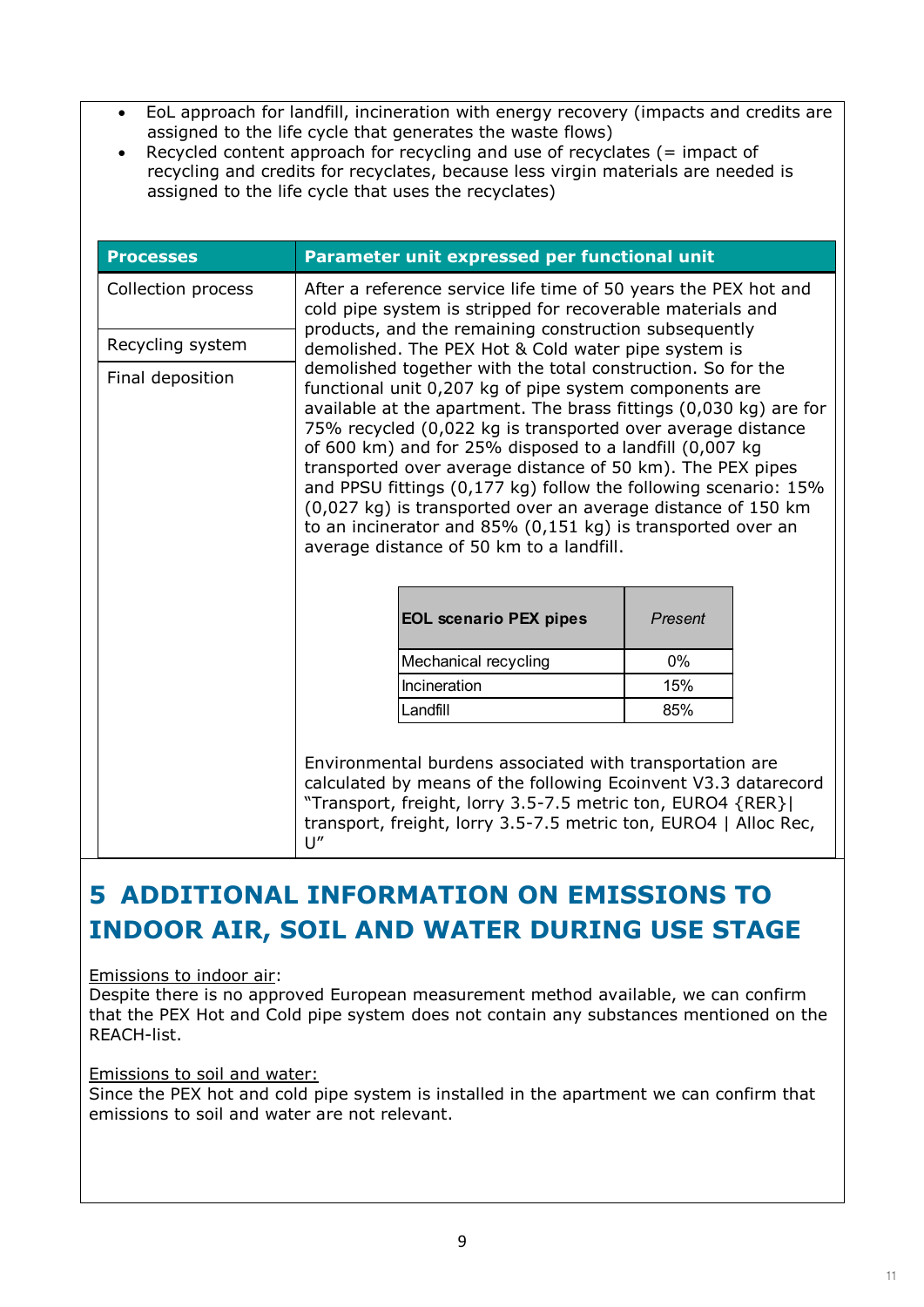# **6 OTHER ADDITIONAL INFORMATION**

## **Product certification, conformity, marking**

**EN 806-1**, Specifications for installations inside buildings conveying water for human consumption. Part 1: General

**EN 806-2**, Specification for installations inside buildings conveying water for human consumption. Part 2: Design

**EN 806-3**, Specifications for installations inside buildings conveying water for human consumption. Part 3: Pipe sizing. Simplified method

**EN ISO 15875-1**, Plastics piping systems for hot and cold water installations. Crosslinked polyethylene (PE-X). Part 1: General

**EN ISO 15875-2**, Plastics piping systems for hot and cold water installations. Crosslinked polyethylene (PE-X). Part 2: Pipes

**EN ISO 15875-3**, Plastics piping systems for hot and cold water installations. Crosslinked polyethylene (PE-X). Part 3: Fittings

In compliance with European Construction Products Directive (89/106/EEC)

### **Other technical product performances**

For the full overview of the environmental benefits of plastic pipe systems we will refer to the TEPPFA website: http://www.teppfa.org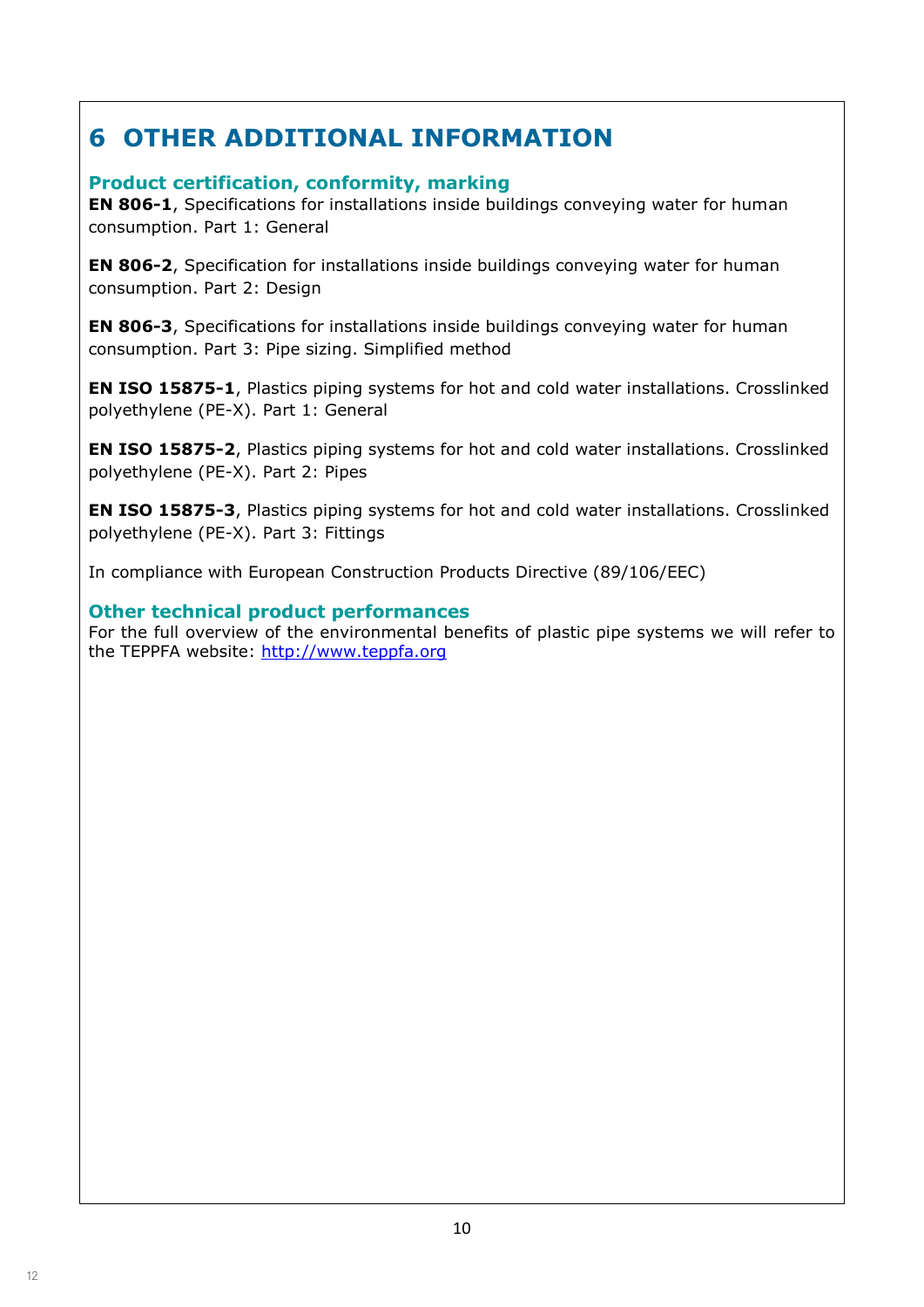## **List of names and logos of TEPPFA member companies**

**OAliaxis** 

ALPHACAN

egeplast



+GF+

**GEORG FISCHER** PIPING SYSTEMS







**Treraplast** 



**Uponor** 

(wavin

**Aliaxis**

**Alphacan**

**EGEPLAST**

**Geberit International**

**Georg Fischer Piping Systems**

**KWH Pipe**

**Pipelife International**

**Rehau**

**Teraplast**

**Tessenderlo Group**

**Uponor**

**Wavin**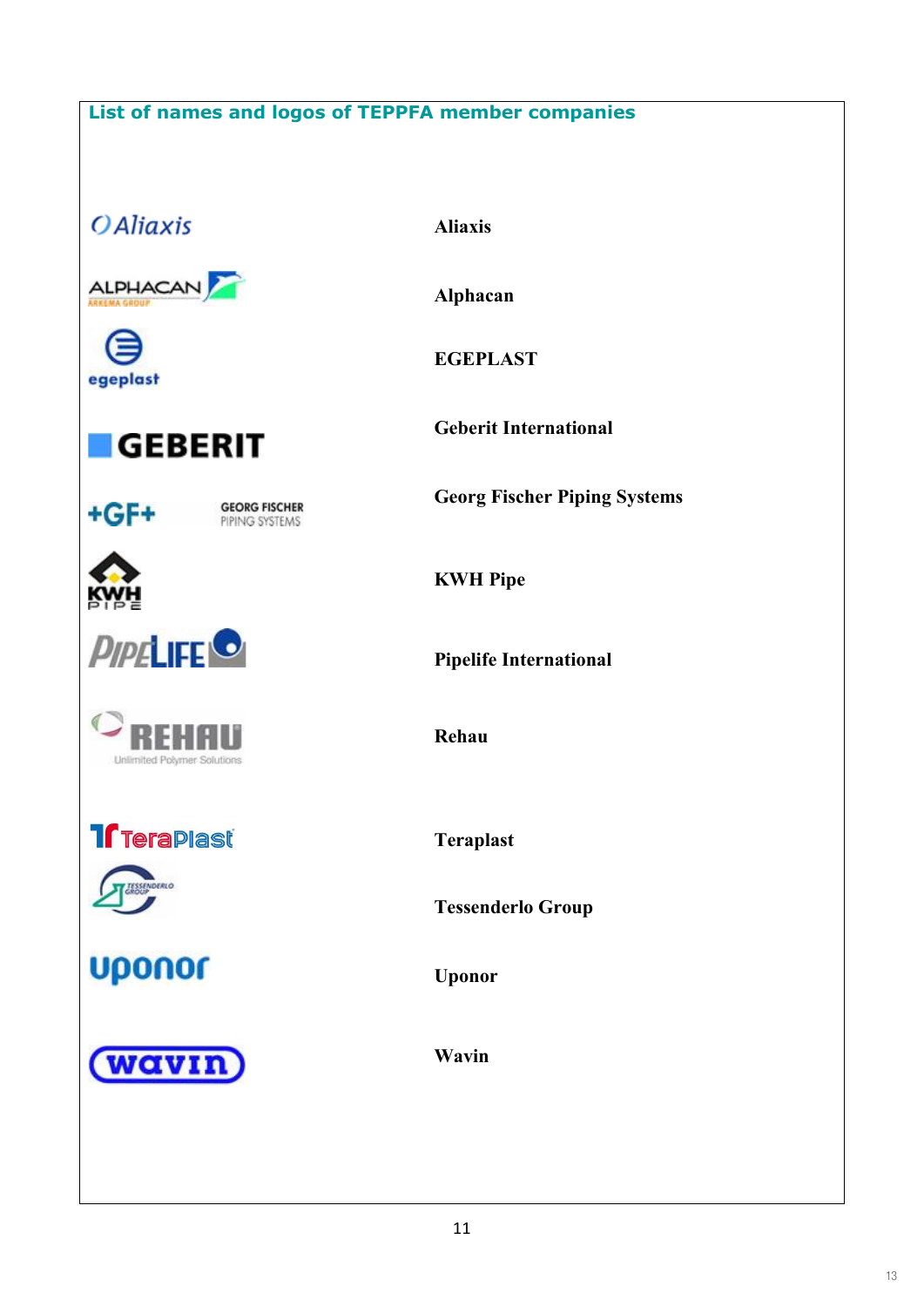**List of National Associations of TEPPFA** 

| <b>ADPP</b>          |                          | Czech Republic plastic pipes association                                                                  |
|----------------------|--------------------------|-----------------------------------------------------------------------------------------------------------|
| <b>ASETUB</b>        |                          | Asociación Española de Fabricantes de Tubos y<br>Accesorios Plásticos                                     |
| <b>BPF</b>           | $\overline{\phantom{a}}$ | <b>Plastic Pipes Group</b>                                                                                |
| <b>BPPMA</b>         |                          | <b>Bulgarian Plastic Pipes Manufacturers Association</b>                                                  |
| <b>BureauLeiding</b> |                          | Dutch Plastic Pipes Association                                                                           |
| <b>DPF</b>           |                          | Danish Plastics Federation                                                                                |
| <b>FCIO</b>          |                          | Fachverband der Chemischen Industrie Österreich                                                           |
| <b>Federplast.be</b> | $-$                      | Producenten<br>Belgische Vereniging<br>van<br>van<br>en Rubberartikelen<br>Kunststof-<br>bij Agoria<br>en |
| <b>FIPIF</b>         |                          | Finnish Plastics Industries Federation                                                                    |
| <b>IPPMA</b>         |                          | Irish Plastic Pipe Manufacturers Association                                                              |
| <b>KRV</b>           |                          | Kunstoffrohrverband<br>e.V.- Fachverband<br>der<br>Kunstoffrohr-Industrie                                 |
| <b>MCsSz</b>         |                          | Műanyag Csőgyártók Szövetsége                                                                             |
| <b>P&amp;K</b>       |                          | Swedish Plastics and Chemical Federation                                                                  |
| <b>PRIK</b>          | -                        | Polish Association of Pipes and Fittings                                                                  |
| <b>STR</b>           |                          | Syndicat des Tubes et Raccords                                                                            |
| <b>VKR</b>           |                          | Verband Kunststoffrohre und Rohrleitungstelle                                                             |
|                      |                          |                                                                                                           |
|                      |                          |                                                                                                           |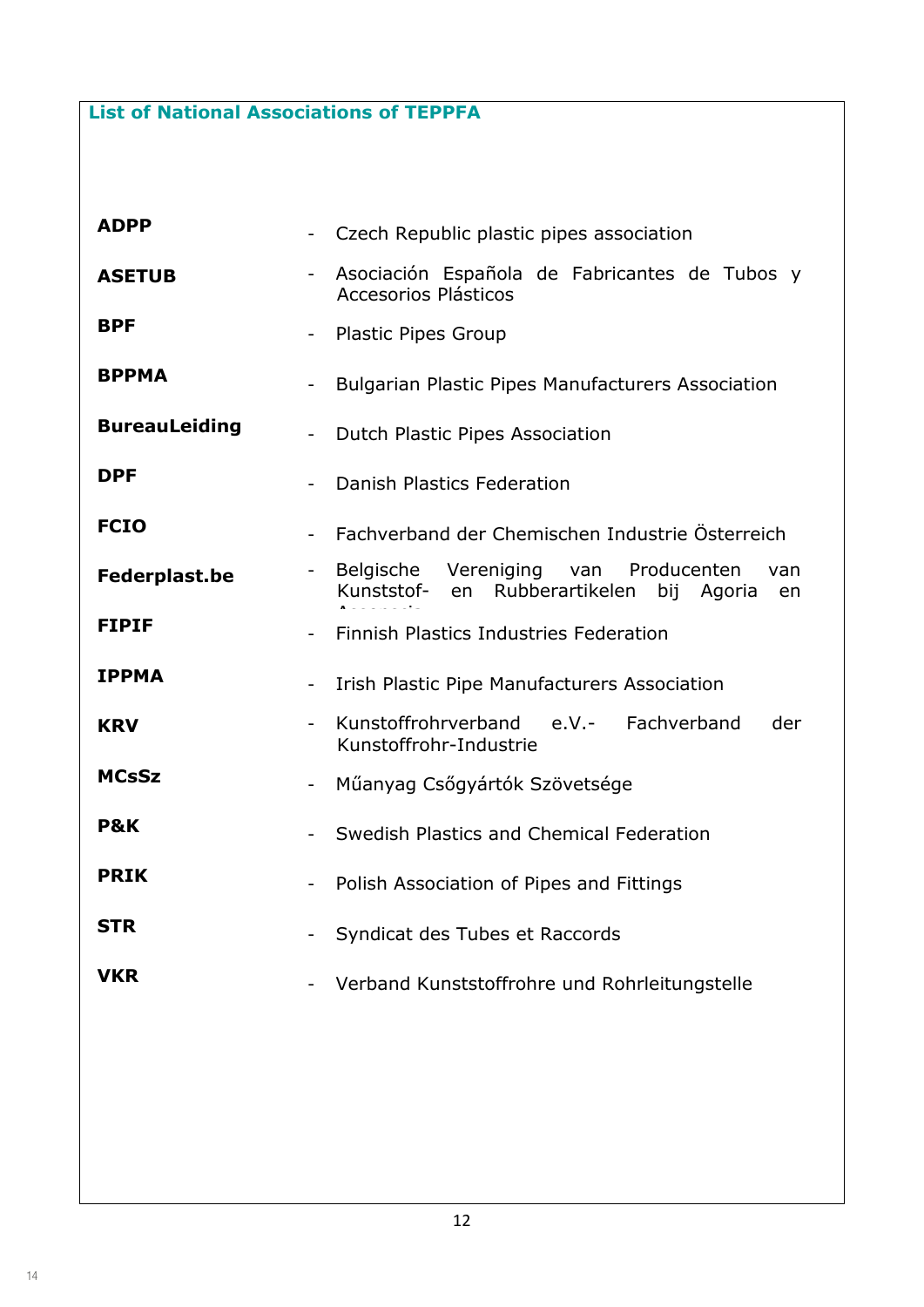# **REFERENCES**

EN 806-1, Specifications for installations inside buildings conveying water for human consumption. Part 1: General

EN 806-2, Specification for installations inside buildings conveying water for human consumption. Part 2: Design

EN 806-3, Specifications for installations inside buildings conveying water for human consumption. Part 3: Pipe sizing. Simplified method

EN ISO 15875-1, Plastics piping systems for hot and cold water installations. Crosslinked polyethylene (PE-X). Part 1: General

EN ISO 15875-2, Plastics piping systems for hot and cold water installations. Crosslinked Polyethylene (PE-X). Part 2: Pipes

EN ISO 15875-3, Plastics piping systems for hot and cold water installations. Crosslinked polyethylene (PE-X). Part 3: Fittings

Eurostat, 2006, Packaging waste scenarios (EU27, 2006)

ISO 14025: Environmental Labels and Declarations Type III

ISO 14040: Environmental management – Life cycle assessment – Principles and framework

ISO 14044: Environmental management – Life cycle assessment – Requirements and guidelines

prEN 15804: Sustainability of construction works – Environmental product declarations – core rules for the product category of construction products (draft, 2008)

EN 15804:2012+A1:2013: Sustainability of construction works – Environmental product declarations – core rules for the product category of construction products (2013)

prEN 15942: Sustainability of construction works – Environmental product declarations – Communication format – Business to Business (draft, April 2009)

**Background LCA report (ISO 14040 and ISO 14044) prepared by**

VITO – Flemish Institute for Technological Research, Boeretang 200, B-2400 Mol, Belgium, Tel.: +32-14-33 55 11, Email: vito@vito.be



**External critical review of underlying LCA by**

Denkstatt GmbH, Hietzinger Hauptstraße, AU-1130 Wien, Austria, Tel.: +43-1 786 89 00, Email: office@denkstatt.at